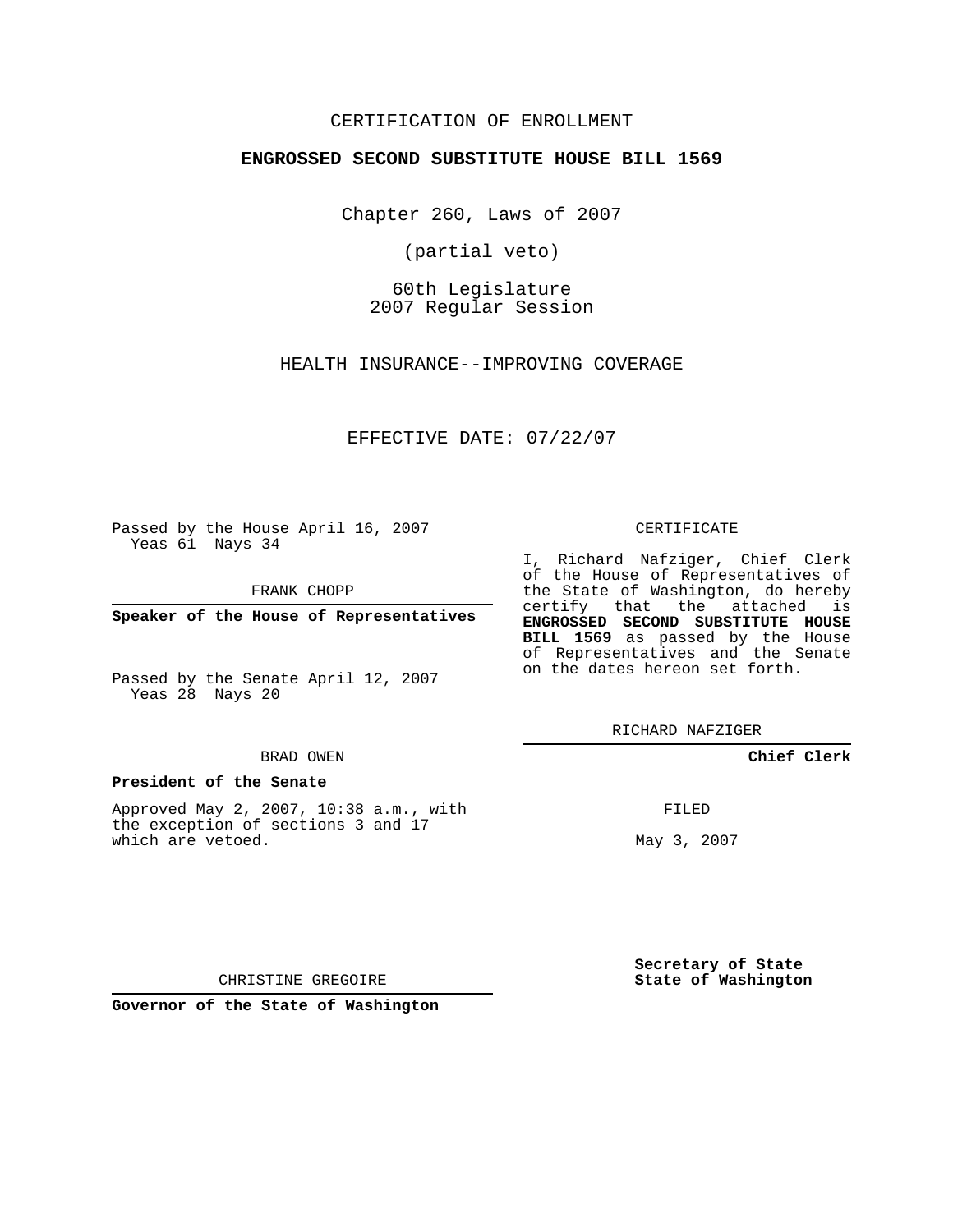# **ENGROSSED SECOND SUBSTITUTE HOUSE BILL 1569** \_\_\_\_\_\_\_\_\_\_\_\_\_\_\_\_\_\_\_\_\_\_\_\_\_\_\_\_\_\_\_\_\_\_\_\_\_\_\_\_\_\_\_\_\_

\_\_\_\_\_\_\_\_\_\_\_\_\_\_\_\_\_\_\_\_\_\_\_\_\_\_\_\_\_\_\_\_\_\_\_\_\_\_\_\_\_\_\_\_\_

## AS AMENDED BY THE SENATE

Passed Legislature - 2007 Regular Session

# **State of Washington 60th Legislature 2007 Regular Session**

**By** House Committee on Appropriations (originally sponsored by Representatives Cody, Campbell, Morrell, Linville, Moeller, Green, Seaquist, Conway, Dickerson, Appleton, McIntire, McCoy, Kagi, Pedersen, Kenney, Lantz, Santos, Wood and Ormsby)

READ FIRST TIME 03/05/07.

 AN ACT Relating to improving health insurance coverage by establishing a health insurance partnership for the purchase of small employer health insurance coverage, evaluating the inclusion of additional health insurance markets in the health insurance partnership, and studying the impact of health insurance mandates; amending RCW 70.47A.010, 70.47A.020, 70.47A.030, 70.47A.040, 48.21.045, 48.44.023, 48.46.066, 70.47A.050, 70.47A.060, and 70.47A.080; adding new sections to chapter 70.47A RCW; creating new sections; repealing 2006 c 255 s 10 (uncodified); providing an effective date; and declaring an emergency.

11 BE IT ENACTED BY THE LEGISLATURE OF THE STATE OF WASHINGTON:

12 **Sec. 1.** RCW 70.47A.010 and 2006 c 255 s 1 are each amended to read 13 as follows:

 (1) The legislature finds that many small employers struggle with the cost of providing employer-sponsored health insurance coverage to their employees, while others are unable to offer employer-sponsored health insurance due to its high cost. Low-wage workers also struggle with the burden of paying their share of the costs of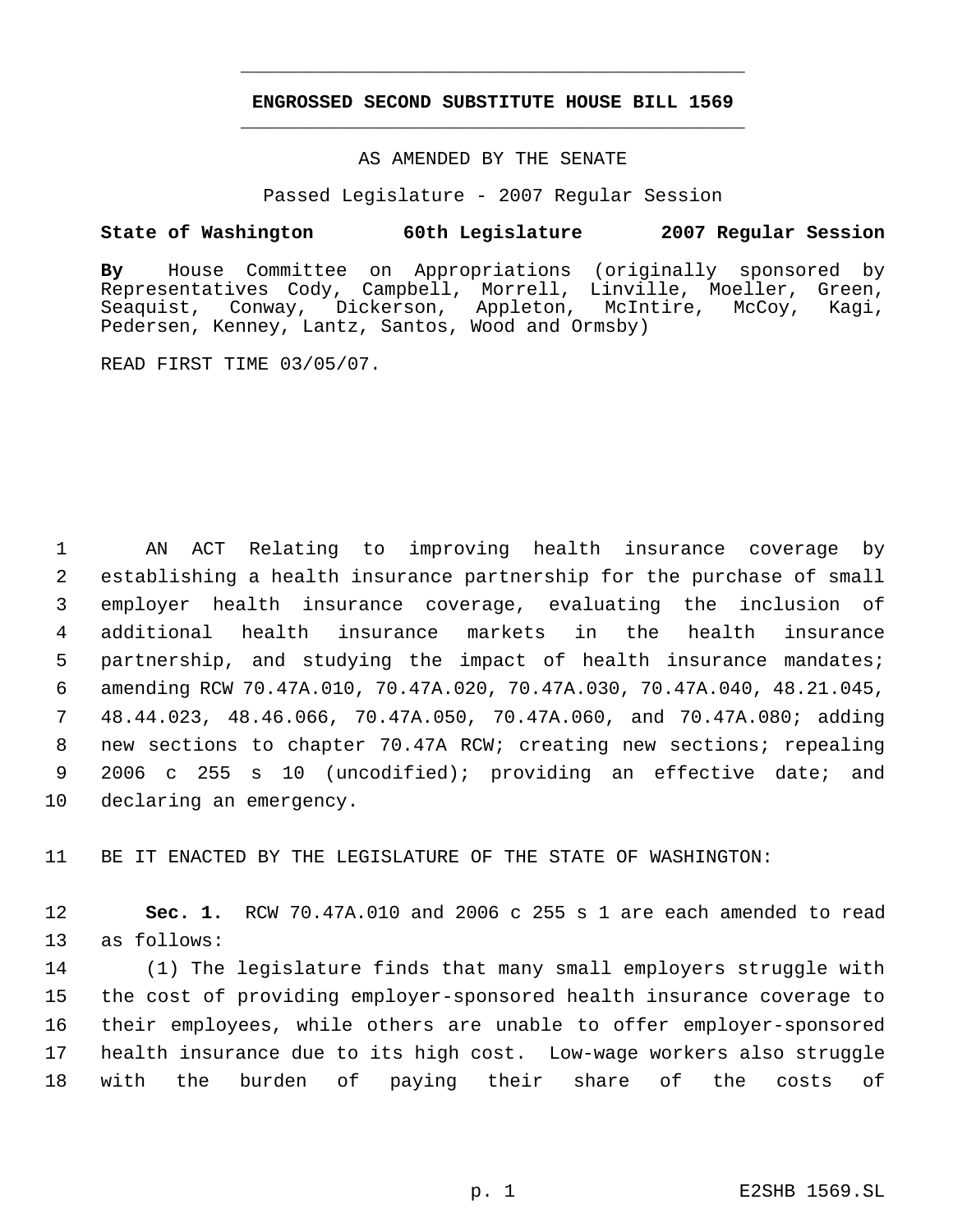employer-sponsored health insurance, while others turn down their employer's offer of coverage due to its costs.

3 (2) The legislature intends, through establishment of a ((small 4 employer)) health insurance partnership program, to remove economic barriers to health insurance coverage for low-wage employees of small employers by building on the private sector health benefit plan system and encouraging employer and employee participation in employer-sponsored health benefit plan coverage.

 **Sec. 2.** RCW 70.47A.020 and 2006 c 255 s 2 are each amended to read as follows:

 The definitions in this section apply throughout this chapter unless the context clearly requires otherwise.

 (1) "Administrator" means the administrator of the Washington state health care authority, established under chapter 41.05 RCW.

 (2) "Board" means the health insurance partnership board established in section 4 of this act.

 (3) "Eligible ((employee)) partnership participant" means an individual who:

(a) Is a resident of the state of Washington;

20 (b) Has family income ((<del>less than</del>)) that does not exceed two hundred percent of the federal poverty level, as determined annually by the federal department of health and human services; and

23 (c) Is employed by a participating small employer or is a former employee of a participating small employer who chooses to continue 25 receiving coverage through the partnership following separation from 26 employment.

27 ( $(\frac{43}{})$ ) (4) "Health benefit plan" has the same meaning as defined in RCW 48.43.005 ((or any plan provided by a self-funded multiple 29 employer welfare arrangement as defined in RCW 48.125.010 or by another benefit arrangement defined in the federal employee retirement income 31 security act of 1974, as amended)).

 (((4) "Program")) (5) "Participating small employer" means a small employer that employs at least one eligible partnership participant and has entered into an agreement with the partnership for the partnership to offer and administer the small employer's group health benefit plan, as defined in federal law, Sec. 706 of ERISA (29 U.S.C. Sec. 1167), for enrollees in the plan.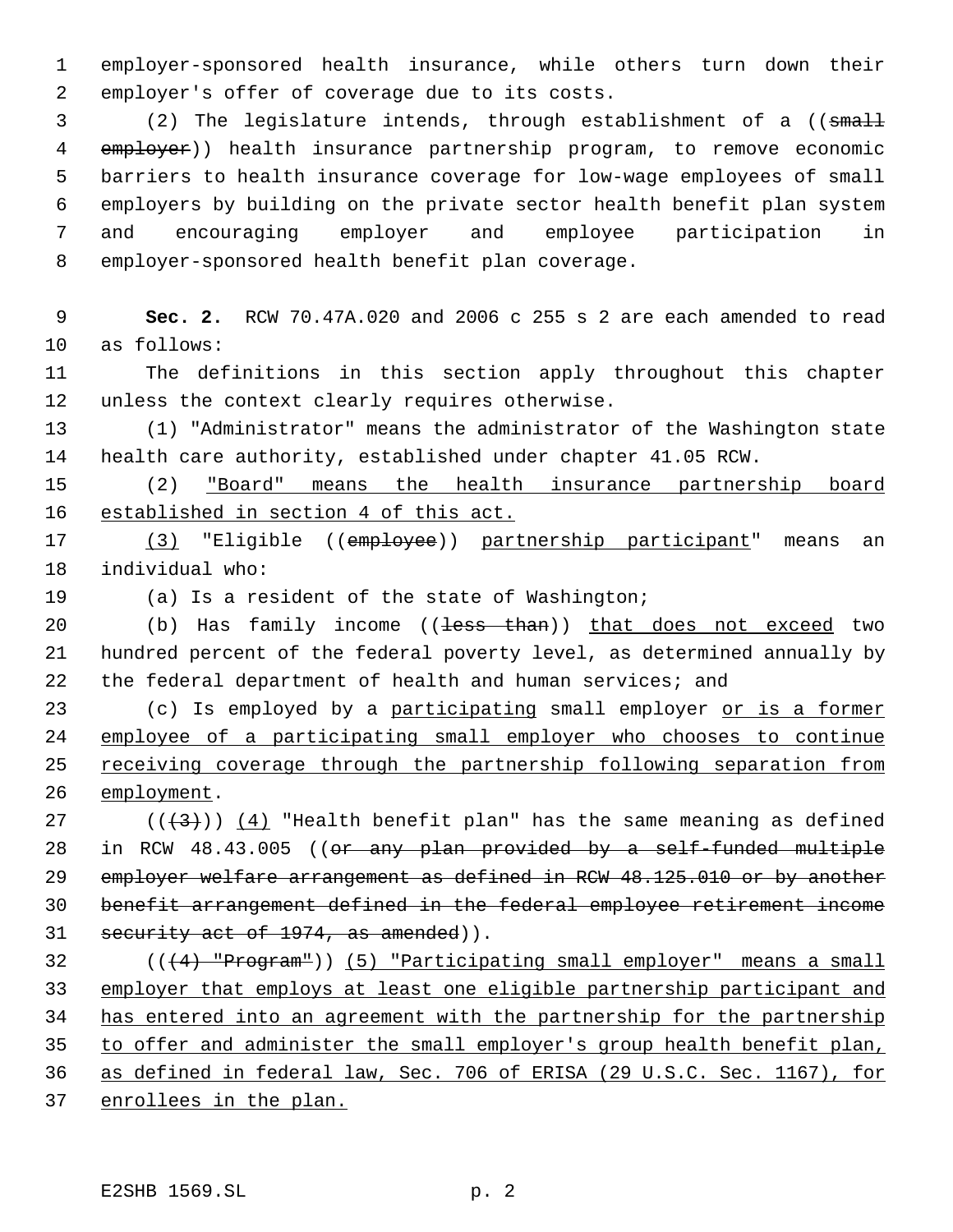1 (6) "Partnership" means the ((small employer)) health insurance partnership ((program)) established in RCW 70.47A.030.

 (((5))) (7) "Partnership participant" means an employee of a participating small employer, or a former employee of a participating small employer who chooses to continue receiving coverage through the partnership following separation from employment.

 (8) "Small employer" has the same meaning as defined in RCW 48.43.005.

 $((\{6\})$  (9) "Subsidy" or "premium subsidy" means payment or reimbursement to an eligible ((employee)) partnership participant toward the purchase of a health benefit plan, and may include a net billing arrangement with insurance carriers or a prospective or retrospective payment for health benefit plan premiums.

 *\*Sec. 3. RCW 70.47A.030 and 2006 c 255 s 3 are each amended to read as follows:*

 *(1) To the extent funding is appropriated in the operating budget for this purpose, the ((small employer)) health insurance partnership ((program)) is established. The administrator shall be responsible for the implementation and operation of the ((small employer)) health insurance partnership ((program)), directly or by contract. The administrator shall offer premium subsidies to eligible ((employees)) partnership participants under RCW 70.47A.040.*

 *(2) Consistent with policies adopted by the board under section 4 of this act, the administrator shall, directly or by contract:*

 *(a) Establish and administer procedures for enrolling small employers in the partnership, including publicizing the existence of the partnership and disseminating information on enrollment, and establishing rules related to minimum participation of employees in small groups purchasing health insurance through the partnership. Opportunities to publicize the program for outreach and education of small employers on the value of insurance shall explore the use of online employer guides. As a condition of participating in the partnership, a small employer must agree to establish a cafeteria plan under section 125 of the federal internal revenue code that will enable employees to use pretax dollars to pay their share of their health benefit plan premium. The partnership shall provide technical assistance to small employers for this purpose;*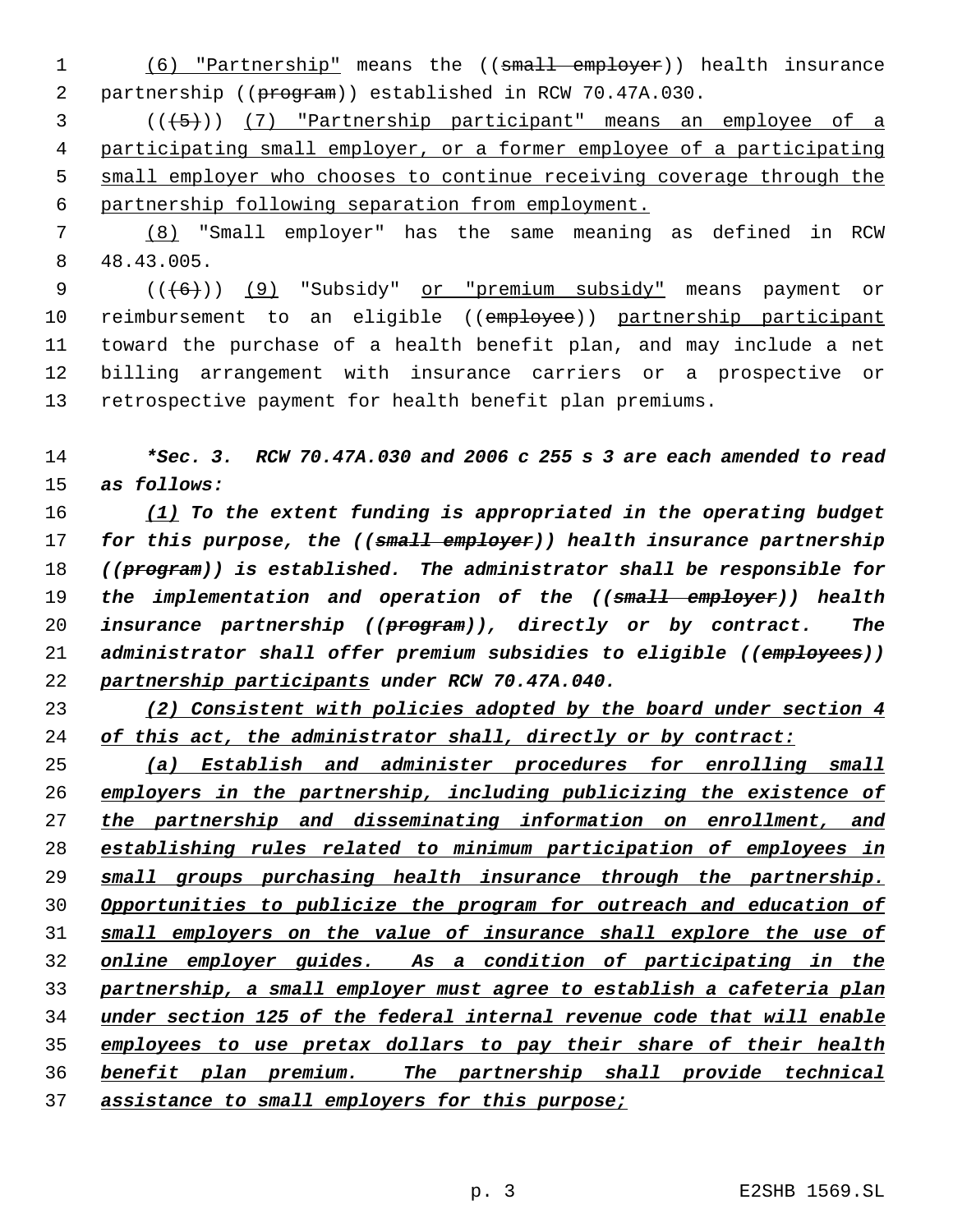*(b) Establish and administer procedures for health benefit plan enrollment by employees of small employers during open enrollment periods and outside of open enrollment periods upon the occurrence of any qualifying event specified in the federal health insurance portability and accountability act of 1996 or applicable state law. Neither the employer nor the partnership shall limit an employee's choice of coverage from among all the health benefit plans offered;*

 *(c) Establish and manage a system for the partnership to be designated as the sponsor or administrator of a participating small employer health benefit plan and to undertake the obligations required of a plan administrator under federal law;*

 *(d) Establish and manage a system of collecting and transmitting to the applicable carriers all premium payments or contributions made by or on behalf of partnership participants, including employer contributions, automatic payroll deductions for partnership participants, premium subsidy payments, and contributions from philanthropies;*

# *(e) Establish and manage a system for determining eligibility for and making premium subsidy payments under this act;*

 *(f) Establish a mechanism to apply a surcharge to all health benefit plans, which shall be used only to pay for administrative and operational expenses of the partnership. The surcharge must be applied uniformly to all health benefit plans offered through the partnership and must be included in the premium for each health benefit plan. Surcharges may not be used to pay any premium assistance payments under this chapter;*

 *(g) Design a schedule of premium subsidies that is based upon gross family income, giving appropriate consideration to family size and the ages of all family members based on a benchmark health benefit plan designated by the board. The amount of an eligible partnership participant's premium subsidy shall be determined by applying a sliding scale subsidy schedule with the percentage of premium similar to that developed for subsidized basic health plan enrollees under RCW 70.47.060. The subsidy shall be applied to the employee's premium obligation for his or her health benefit plan, so that employees benefit financially from any employer contribution to the cost of their coverage through the partnership. Employees shall not be eligible for premium assistance if they have immediately transitioned from employer-*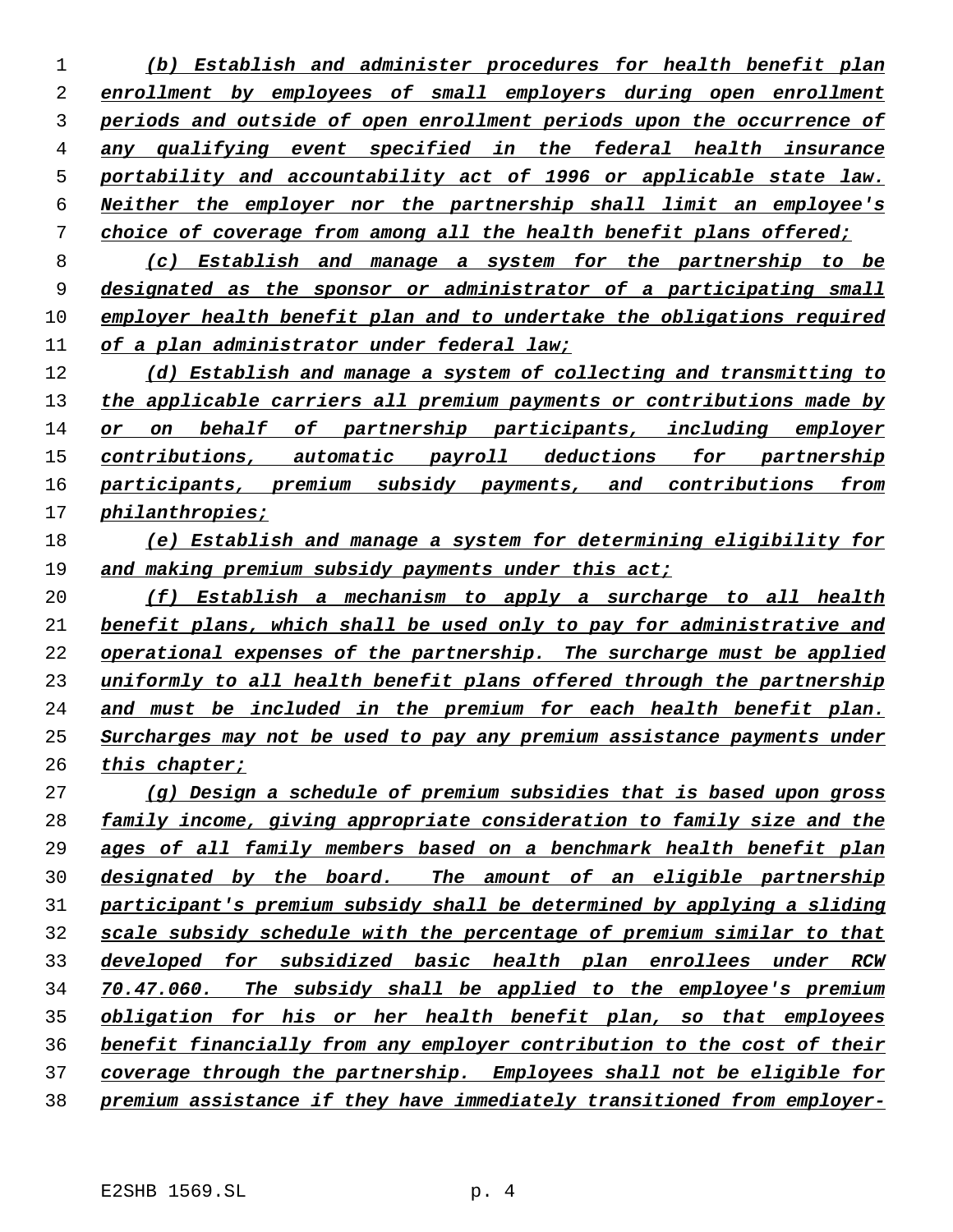*sponsored insurance, until they have fulfilled a six-month waiting period. During that time, the employee may participate in the program*

*but not receive state-sponsored premium assistance.*

*(3) The administrator may enter into interdepartmental agreements*

*with the office of the insurance commissioner, the department of social*

*and health services, and any other state agencies necessary to*

 *implement this chapter. \*Sec. 3 was vetoed. See message at end of chapter.*

 NEW SECTION. **Sec. 4.** A new section is added to chapter 70.47A RCW to read as follows:

 (1) The health insurance partnership board is hereby established. The governor shall appoint a seven-member health insurance partnership board by June 30, 2007. The board shall be composed of persons with expertise in the health insurance market and benefit design, and be chaired by the administrator.

 (2) The governor shall appoint the initial members of the board to staggered terms not to exceed four years. Initial appointments shall be made on or before June 1, 2007. Members appointed thereafter shall serve two-year terms. Members of the board shall be compensated in accordance with RCW 43.03.250 and shall be reimbursed for their travel expenses while on official business in accordance with RCW 43.03.050 and 43.03.060. The board shall prescribe rules for the conduct of its business. Meetings of the board shall be at the call of the chair.

 (3) The board may establish technical advisory committees or seek the advice of technical experts when necessary to execute the powers and duties included in this section.

 (4) The board and employees of the board shall not be civilly or criminally liable and shall not have any penalty or cause of action of any nature arise against them for any action taken or not taken, including any discretionary decision or failure to make a discretionary decision, when the action or inaction is done in good faith and in the performance of the powers and duties under this chapter. Nothing in this section prohibits legal actions against the board to enforce the board's statutory or contractual duties or obligations.

 NEW SECTION. **Sec. 5.** A new section is added to chapter 70.47A RCW to read as follows:

(1) The health insurance partnership board shall: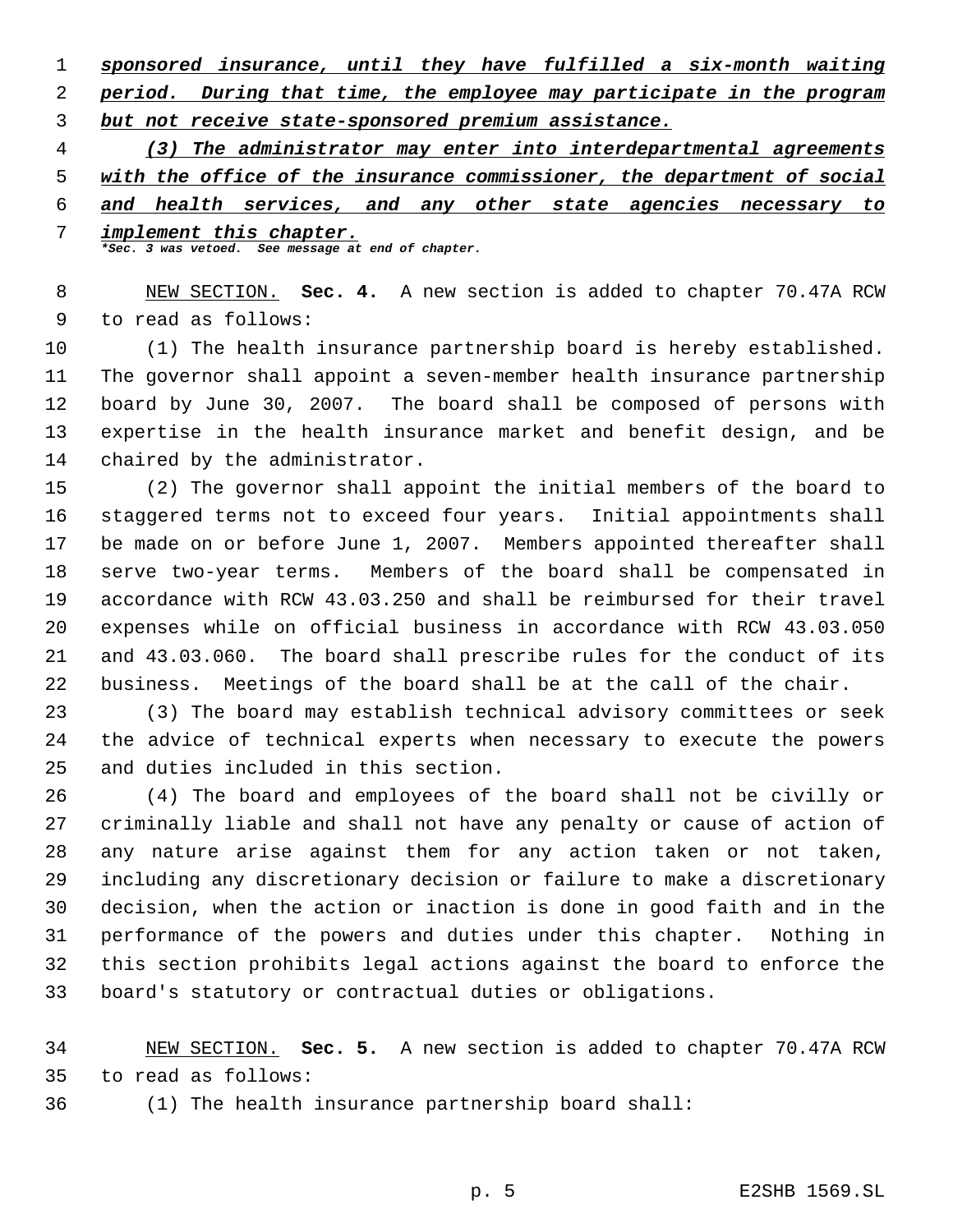(a) Develop policies for enrollment of small employers in the partnership, including minimum participation rules for small employer groups. The small employer shall determine the criteria for eligibility and enrollment in his or her plan and the terms and amounts of the employer's contributions to that plan, consistent with any minimum employer premium contribution level established by the board under (d) of this subsection;

 (b) Designate health benefit plans that are currently offered in the small group market that will qualify for premium subsidy payments. At least four health benefit plans shall be chosen, with multiple deductible and point-of-service cost-sharing options. The health benefit plans shall range from catastrophic to comprehensive coverage, and one health benefit plan shall be a high deductible health plan. Every effort shall be made to include health benefit plans that include components to maximize the quality of care provided and result in improved health outcomes, such as preventive care, wellness incentives, chronic care management services, and provider network development and payment policies related to quality of care;

 (c) Approve a mid-range benefit plan from those selected to be used as a benchmark plan for calculating premium subsidies;

 (d) Determine whether there should be a minimum employer premium 22 contribution on behalf of employees, and if so, how much;

 (e) Determine appropriate health benefit plan rating methodologies. The methodologies shall be based on the small group adjusted community rate as defined in Title 48 RCW. The board shall evaluate the impact of applying the small group community rating with the partnership principle of allowing each employee to choose their health benefit plan, and consider options to reduce uncertainty for carriers and provide for efficient risk management of high-cost enrollees through risk adjustment, reinsurance, or other mechanisms;

 (f) Conduct analyses and provide recommendations as requested by the legislature and the governor, with the assistance of staff from the health care authority and the office of the insurance commissioner.

 (2) The board may authorize one or more limited health care service plans for dental care services to be offered by limited health care service contractors under RCW 48.44.035. However, such plan shall not qualify for subsidy payments.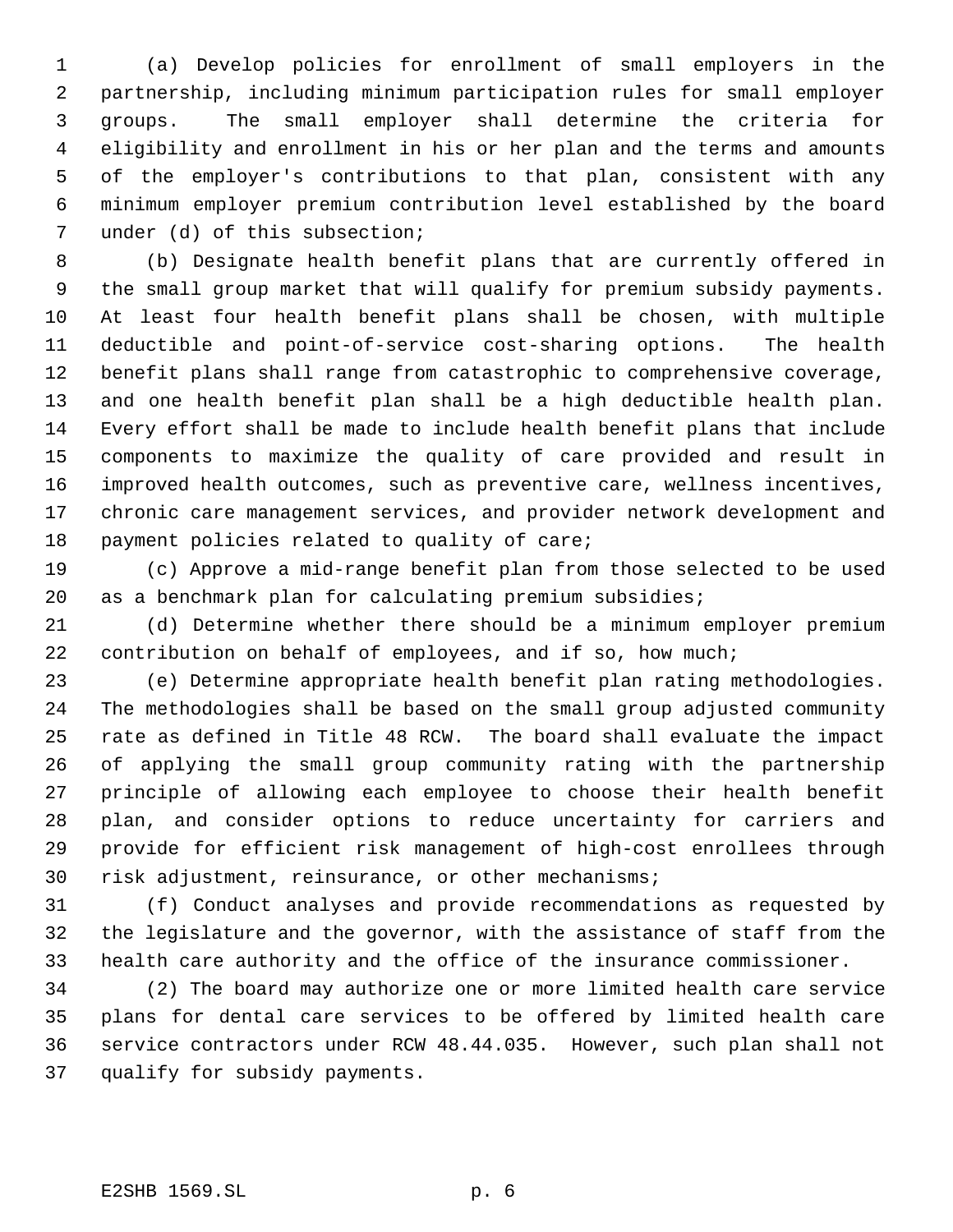(3) In fulfilling the requirements of this section, the board shall consult with small employers, the office of the insurance commissioner, members in good standing of the American academy of actuaries, health carriers, agents and brokers, and employees of small business.

 **Sec. 6.** RCW 70.47A.040 and 2006 c 255 s 4 are each amended to read as follows:

 $((+1))$  Beginning  $((\text{July} -1, -2007))$  September 1, 2008, the 8 administrator shall accept applications from eligible ((employees)) 9 partnership participants, on behalf of themselves, their spouses, and their dependent children, to receive premium subsidies through the 11 ((small employer)) health insurance partnership ((program)).

12 (((2) Premium subsidy payments may be provided to eligible 13 employees if:

14  $(a)$  The eligible employee is employed by a small employer;

 (b) The actuarial value of the health benefit plan offered by the 16 small employer is at least equivalent to that of the basic health plan 17 benefit offered under chapter 70.47 RCW. The office of the insurance commissioner under Title 48 RCW shall certify those small employer health benefit plans that are at least actuarially equivalent to the 20 basic health plan benefit; and

21 (c) The small employer will pay at least forty percent of the monthly premium cost for health benefit plan coverage of the eligible 23 employee.

  $(3)$  The amount of an eligible employee's premium subsidy shall be determined by applying the sliding scale subsidy schedule developed for subsidized basic health plan enrollees under RCW 70.47.060 to the employee's premium obligation for his or her employer's health benefit plan.

 $(4)$  After an eligible individual has enrolled in the program, the program shall issue subsidies in an amount determined pursuant to subsection (3) of this section to either the eligible employee or to the carrier designated by the eligible employee.

 (5) An eligible employee must agree to provide verification of continued enrollment in his or her small employer's health benefit plan on a semiannual basis or to notify the administrator whenever his or her enrollment status changes, whichever is earlier. Verification or notification may be made directly by the employee, or through his or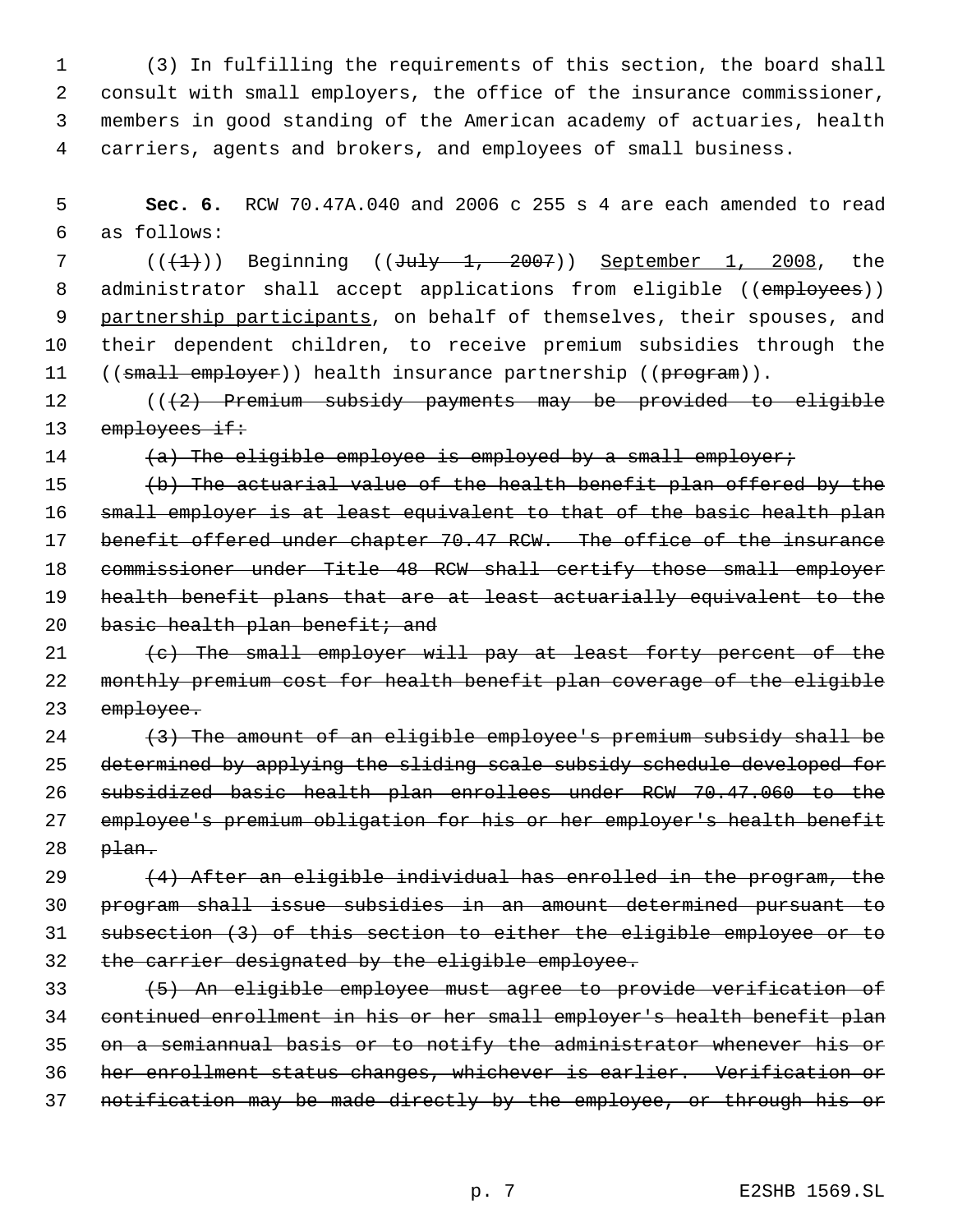1 her employer or the carrier providing the small employer health benefit 2 plan. When necessary, the administrator has the authority to perform retrospective audits on premium subsidy accounts. The administrator may suspend or terminate an employee's participation in the program and seek repayment of any subsidy amounts paid due to the omission or misrepresentation of an applicant or enrolled employee. The administrator shall adopt rules to define the appropriate application of these sanctions and the processes to implement the sanctions 9 provided in this subsection, within available resources.))

 **Sec. 7.** RCW 48.21.045 and 2004 c 244 s 1 are each amended to read as follows:

 (1)(a) An insurer offering any health benefit plan to a small employer, either directly or through an association or member-governed group formed specifically for the purpose of purchasing health care, may offer and actively market to the small employer a health benefit plan featuring a limited schedule of covered health care services. Nothing in this subsection shall preclude an insurer from offering, or a small employer from purchasing, other health benefit plans that may have more comprehensive benefits than those included in the product offered under this subsection. An insurer offering a health benefit plan under this subsection shall clearly disclose all covered benefits to the small employer in a brochure filed with the commissioner.

 (b) A health benefit plan offered under this subsection shall provide coverage for hospital expenses and services rendered by a physician licensed under chapter 18.57 or 18.71 RCW but is not subject to the requirements of RCW 48.21.130, 48.21.140, 48.21.141, 48.21.142, 48.21.144, 48.21.146, 48.21.160 through 48.21.197, 48.21.200, 48.21.220, 48.21.225, 48.21.230, 48.21.235, 48.21.240, 48.21.244, 48.21.250, 48.21.300, 48.21.310, or 48.21.320.

 (2) Nothing in this section shall prohibit an insurer from offering, or a purchaser from seeking, health benefit plans with benefits in excess of the health benefit plan offered under subsection (1) of this section. All forms, policies, and contracts shall be submitted for approval to the commissioner, and the rates of any plan offered under this section shall be reasonable in relation to the benefits thereto.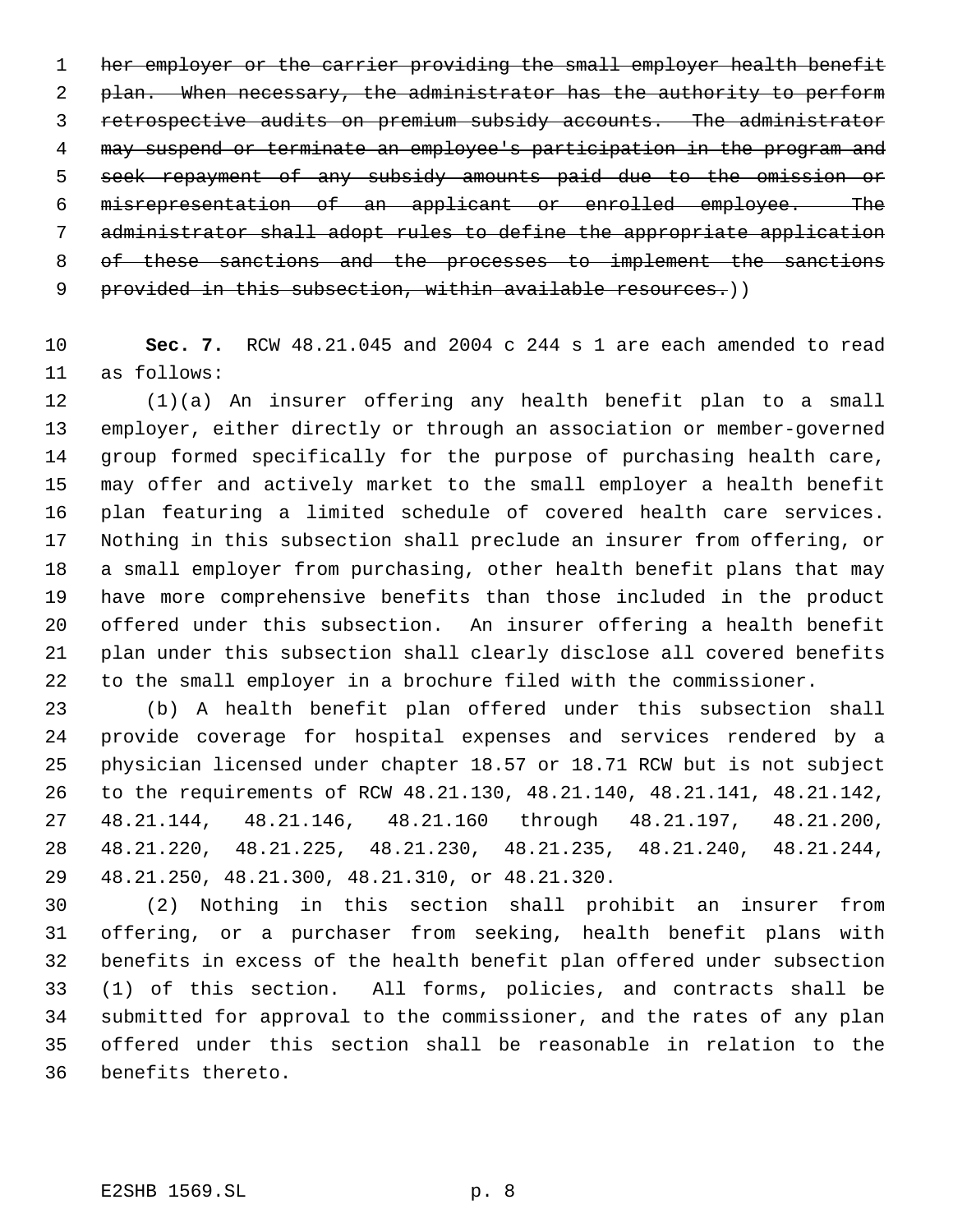- (3) Premium rates for health benefit plans for small employers as defined in this section shall be subject to the following provisions:
- (a) The insurer shall develop its rates based on an adjusted community rate and may only vary the adjusted community rate for:
- (i) Geographic area;
- (ii) Family size;
- (iii) Age; and
- (iv) Wellness activities.

 (b) The adjustment for age in (a)(iii) of this subsection may not use age brackets smaller than five-year increments, which shall begin with age twenty and end with age sixty-five. Employees under the age of twenty shall be treated as those age twenty.

 (c) The insurer shall be permitted to develop separate rates for individuals age sixty-five or older for coverage for which medicare is the primary payer and coverage for which medicare is not the primary payer. Both rates shall be subject to the requirements of this subsection (3).

 (d) The permitted rates for any age group shall be no more than four hundred twenty-five percent of the lowest rate for all age groups on January 1, 1996, four hundred percent on January 1, 1997, and three hundred seventy-five percent on January 1, 2000, and thereafter.

 (e) A discount for wellness activities shall be permitted to reflect actuarially justified differences in utilization or cost attributed to such programs.

 (f) The rate charged for a health benefit plan offered under this section may not be adjusted more frequently than annually except that the premium may be changed to reflect:

(i) Changes to the enrollment of the small employer;

(ii) Changes to the family composition of the employee;

 (iii) Changes to the health benefit plan requested by the small employer; or

 (iv) Changes in government requirements affecting the health benefit plan.

 (g) Rating factors shall produce premiums for identical groups that differ only by the amounts attributable to plan design, with the exception of discounts for health improvement programs.

 (h) For the purposes of this section, a health benefit plan that contains a restricted network provision shall not be considered similar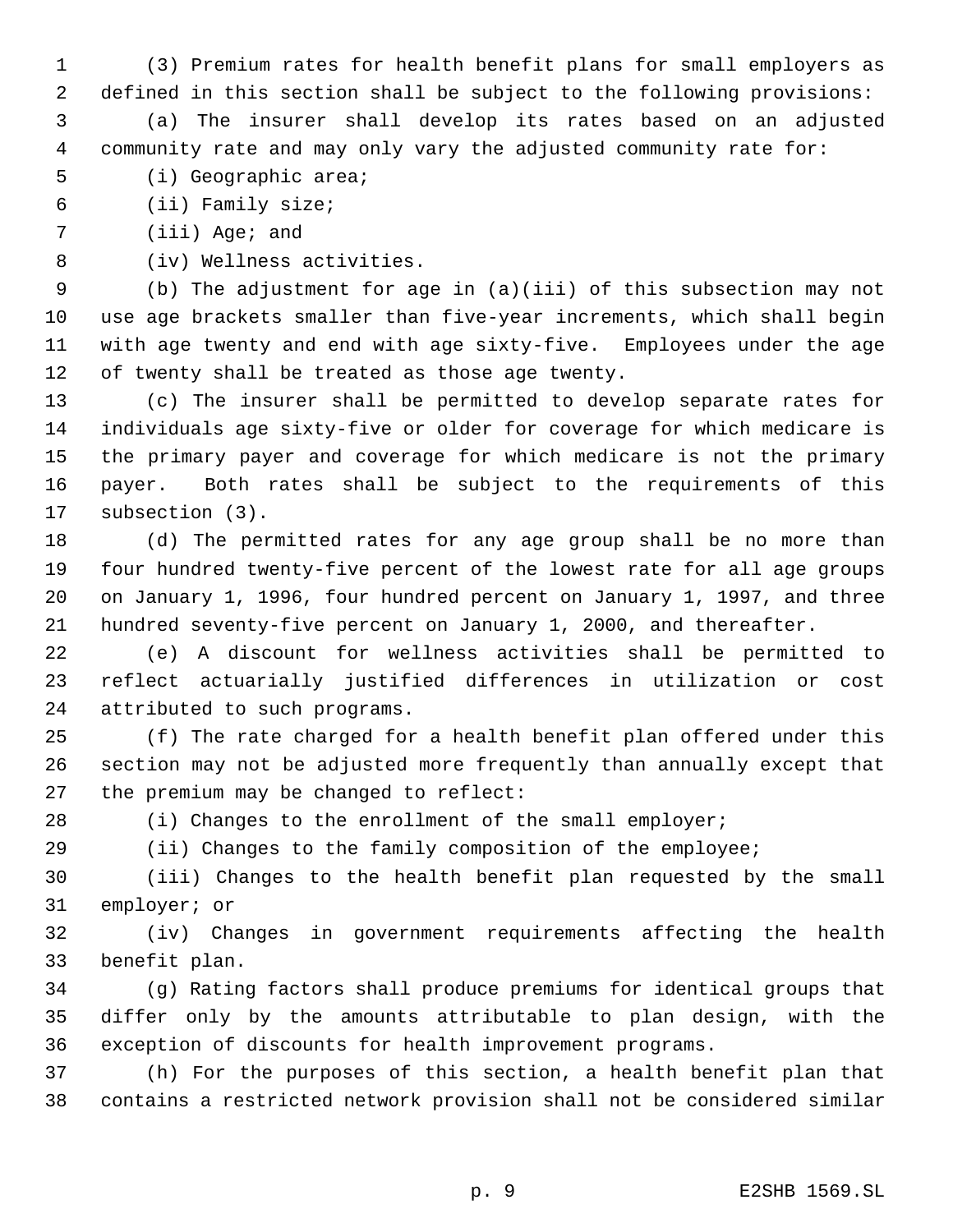coverage to a health benefit plan that does not contain such a provision, provided that the restrictions of benefits to network providers result in substantial differences in claims costs. A carrier may develop its rates based on claims costs due to network provider reimbursement schedules or type of network. This subsection does not restrict or enhance the portability of benefits as provided in RCW 48.43.015.

 (i) Adjusted community rates established under this section shall pool the medical experience of all small groups purchasing coverage, including the small group participants in the health insurance partnership established in RCW 70.47A.030. However, annual rate adjustments for each small group health benefit plan may vary by up to plus or minus four percentage points from the overall adjustment of a carrier's entire small group pool, such overall adjustment to be approved by the commissioner, upon a showing by the carrier, certified by a member of the American academy of actuaries that: (i) The variation is a result of deductible leverage, benefit design, or provider network characteristics; and (ii) for a rate renewal period, the projected weighted average of all small group benefit plans will have a revenue neutral effect on the carrier's small group pool. Variations of greater than four percentage points are subject to review by the commissioner, and must be approved or denied within sixty days of submittal. A variation that is not denied within sixty days shall be deemed approved. The commissioner must provide to the carrier a detailed actuarial justification for any denial within thirty days of the denial.

 (4) Nothing in this section shall restrict the right of employees to collectively bargain for insurance providing benefits in excess of those provided herein.

 (5)(a) Except as provided in this subsection, requirements used by an insurer in determining whether to provide coverage to a small employer shall be applied uniformly among all small employers applying for coverage or receiving coverage from the carrier.

 (b) An insurer shall not require a minimum participation level greater than:

 (i) One hundred percent of eligible employees working for groups 37 with three or less employees; and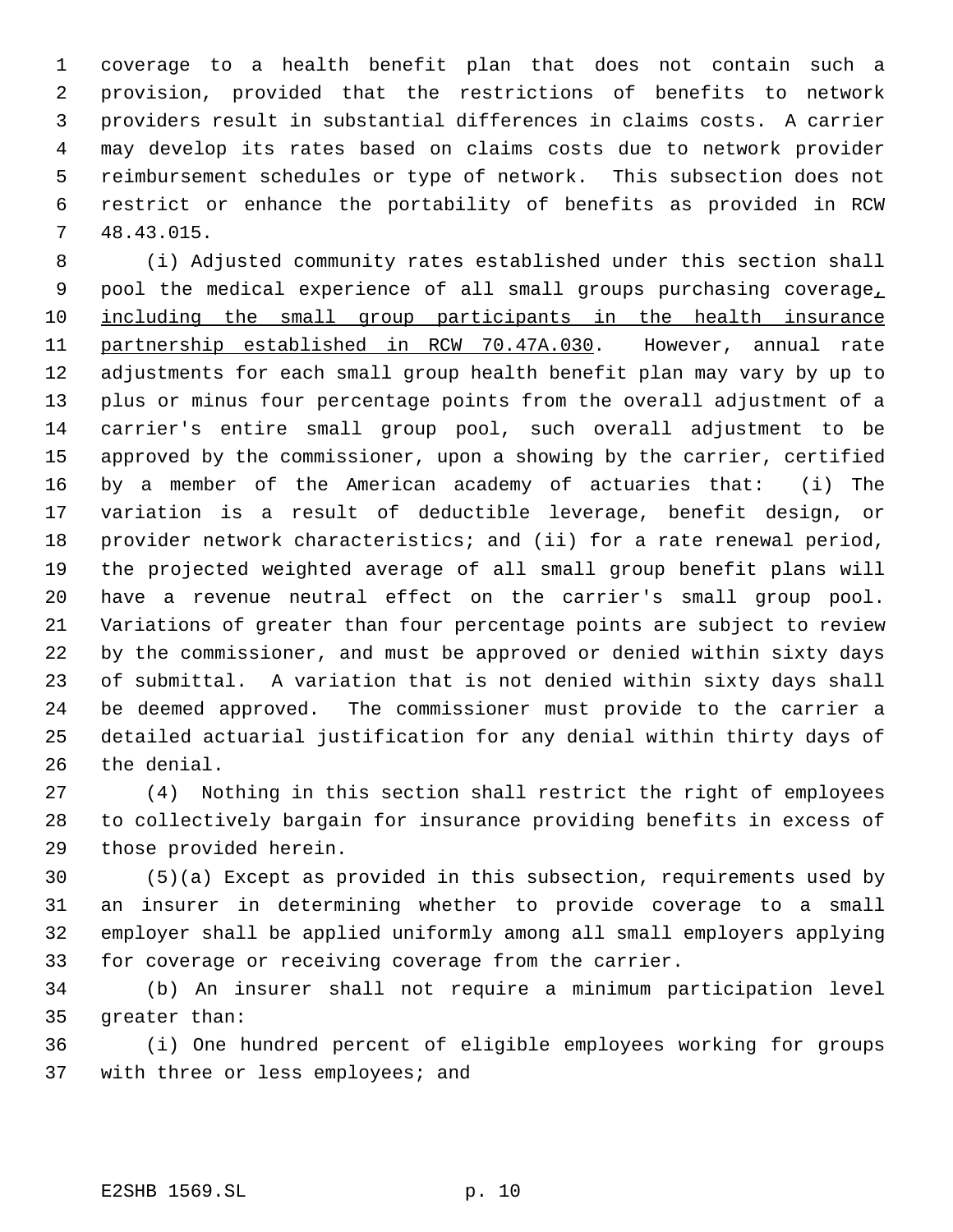(ii) Seventy-five percent of eligible employees working for groups with more than three employees.

 (c) In applying minimum participation requirements with respect to a small employer, a small employer shall not consider employees or dependents who have similar existing coverage in determining whether the applicable percentage of participation is met.

 (d) An insurer may not increase any requirement for minimum employee participation or modify any requirement for minimum employer contribution applicable to a small employer at any time after the small employer has been accepted for coverage.

 (6) An insurer must offer coverage to all eligible employees of a small employer and their dependents. An insurer may not offer coverage to only certain individuals or dependents in a small employer group or to only part of the group. An insurer may not modify a health plan with respect to a small employer or any eligible employee or dependent, through riders, endorsements or otherwise, to restrict or exclude coverage or benefits for specific diseases, medical conditions, or services otherwise covered by the plan.

 (7) As used in this section, "health benefit plan," "small employer," "adjusted community rate," and "wellness activities" mean the same as defined in RCW 48.43.005.

 **Sec. 8.** RCW 48.44.023 and 2004 c 244 s 7 are each amended to read as follows:

 (1)(a) A health care services contractor offering any health benefit plan to a small employer, either directly or through an association or member-governed group formed specifically for the purpose of purchasing health care, may offer and actively market to the small employer a health benefit plan featuring a limited schedule of covered health care services. Nothing in this subsection shall preclude a contractor from offering, or a small employer from purchasing, other health benefit plans that may have more comprehensive benefits than those included in the product offered under this subsection. A contractor offering a health benefit plan under this subsection shall clearly disclose all covered benefits to the small employer in a brochure filed with the commissioner.

 (b) A health benefit plan offered under this subsection shall provide coverage for hospital expenses and services rendered by a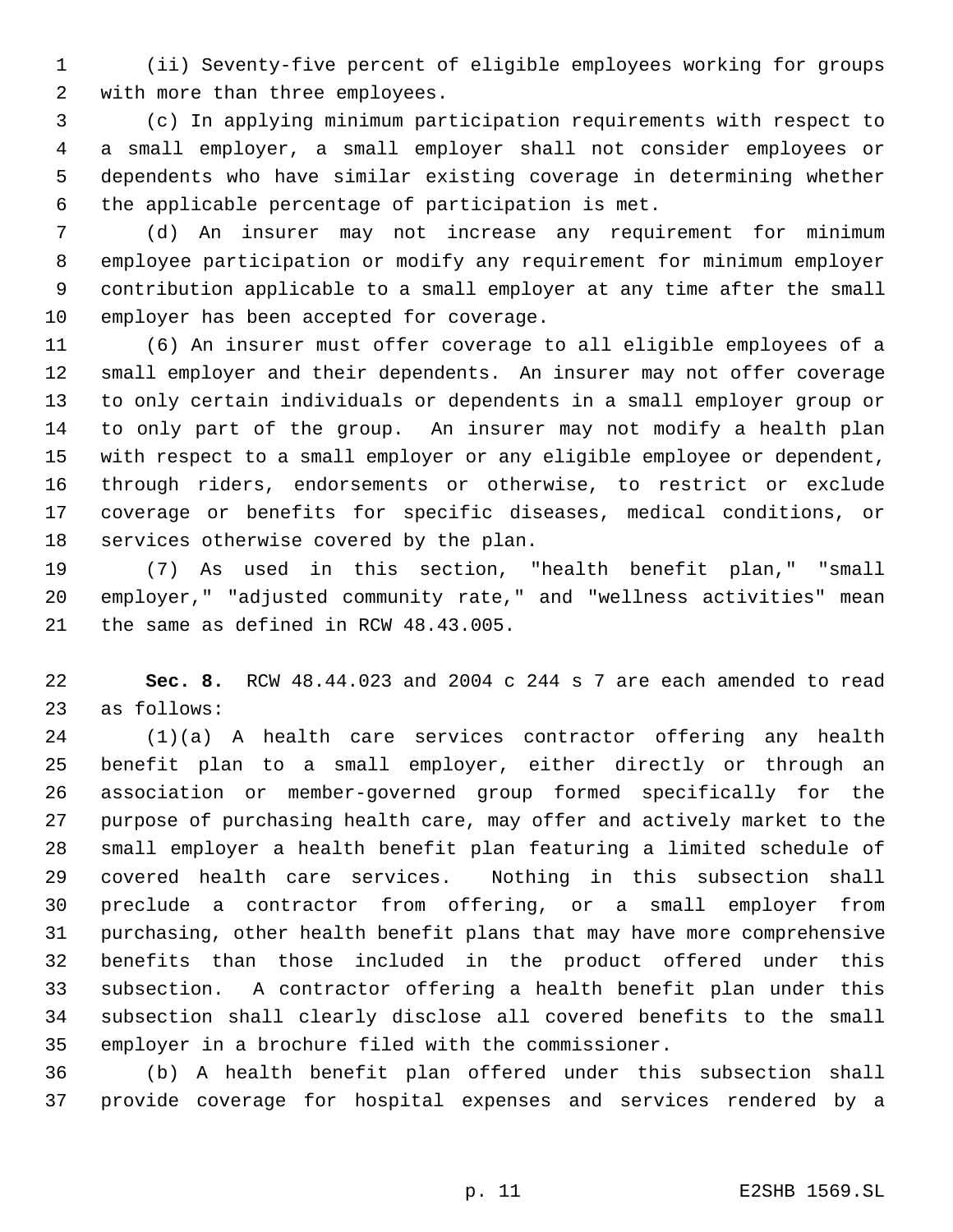physician licensed under chapter 18.57 or 18.71 RCW but is not subject to the requirements of RCW 48.44.225, 48.44.240, 48.44.245, 48.44.290, 48.44.300, 48.44.310, 48.44.320, 48.44.325, 48.44.330, 48.44.335, 48.44.340, 48.44.344, 48.44.360, 48.44.400, 48.44.440, 48.44.450, and 48.44.460.

 (2) Nothing in this section shall prohibit a health care service contractor from offering, or a purchaser from seeking, health benefit plans with benefits in excess of the health benefit plan offered under subsection (1) of this section. All forms, policies, and contracts shall be submitted for approval to the commissioner, and the rates of any plan offered under this section shall be reasonable in relation to the benefits thereto.

 (3) Premium rates for health benefit plans for small employers as defined in this section shall be subject to the following provisions:

 (a) The contractor shall develop its rates based on an adjusted community rate and may only vary the adjusted community rate for:

(i) Geographic area;

- (ii) Family size;
- (iii) Age; and
- (iv) Wellness activities.

 (b) The adjustment for age in (a)(iii) of this subsection may not use age brackets smaller than five-year increments, which shall begin with age twenty and end with age sixty-five. Employees under the age of twenty shall be treated as those age twenty.

 (c) The contractor shall be permitted to develop separate rates for individuals age sixty-five or older for coverage for which medicare is the primary payer and coverage for which medicare is not the primary payer. Both rates shall be subject to the requirements of this subsection (3).

 (d) The permitted rates for any age group shall be no more than four hundred twenty-five percent of the lowest rate for all age groups on January 1, 1996, four hundred percent on January 1, 1997, and three hundred seventy-five percent on January 1, 2000, and thereafter.

 (e) A discount for wellness activities shall be permitted to reflect actuarially justified differences in utilization or cost attributed to such programs.

(f) The rate charged for a health benefit plan offered under this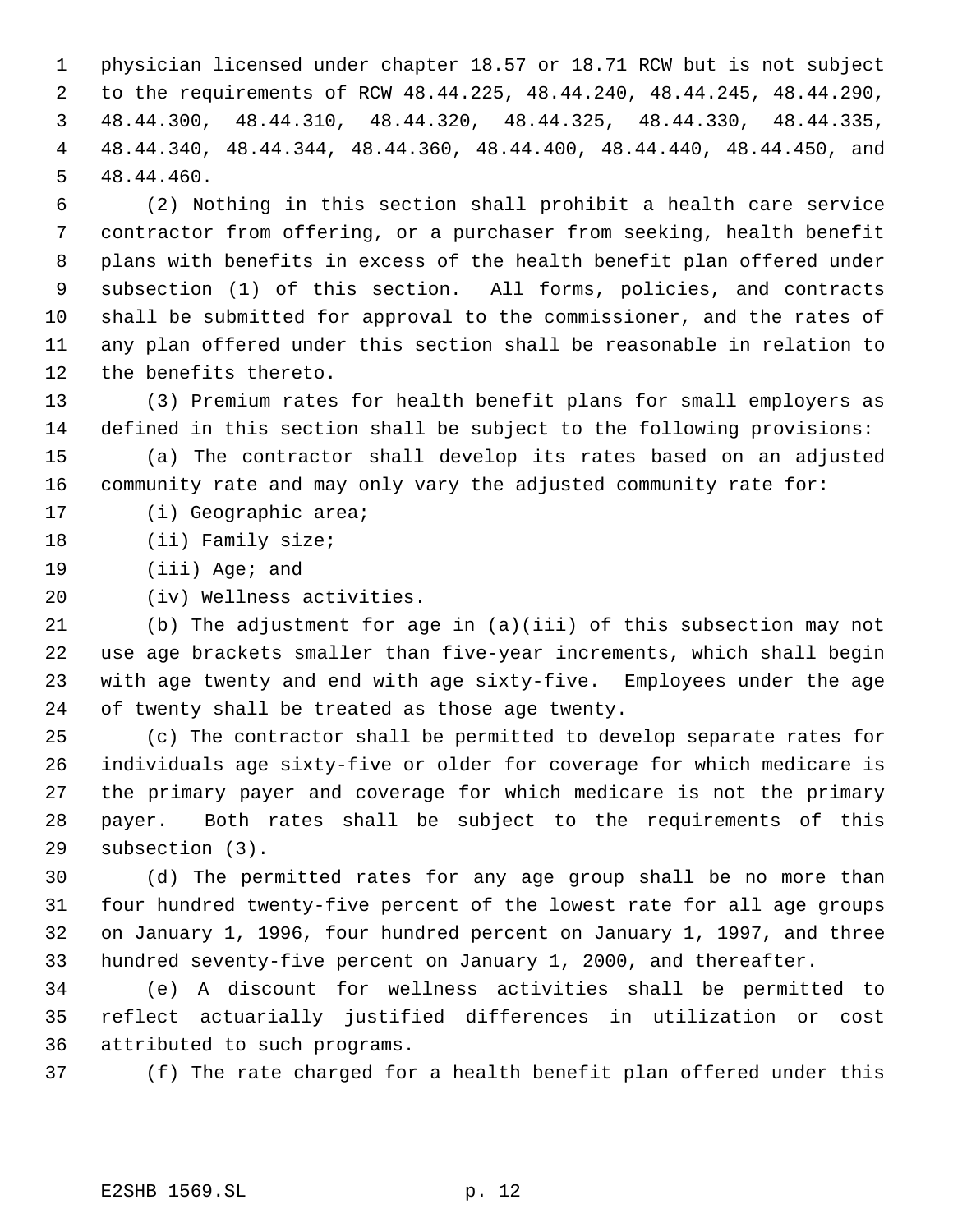section may not be adjusted more frequently than annually except that the premium may be changed to reflect:

(i) Changes to the enrollment of the small employer;

(ii) Changes to the family composition of the employee;

 (iii) Changes to the health benefit plan requested by the small employer; or

 (iv) Changes in government requirements affecting the health benefit plan.

 (g) Rating factors shall produce premiums for identical groups that differ only by the amounts attributable to plan design, with the exception of discounts for health improvement programs.

 (h) For the purposes of this section, a health benefit plan that contains a restricted network provision shall not be considered similar coverage to a health benefit plan that does not contain such a provision, provided that the restrictions of benefits to network providers result in substantial differences in claims costs. A carrier may develop its rates based on claims costs due to network provider reimbursement schedules or type of network. This subsection does not restrict or enhance the portability of benefits as provided in RCW 48.43.015.

 (i) Adjusted community rates established under this section shall pool the medical experience of all groups purchasing coverage, including the small group participants in the health insurance partnership established in RCW 70.47A.030. However, annual rate adjustments for each small group health benefit plan may vary by up to plus or minus four percentage points from the overall adjustment of a carrier's entire small group pool, such overall adjustment to be approved by the commissioner, upon a showing by the carrier, certified by a member of the American academy of actuaries that: (i) The variation is a result of deductible leverage, benefit design, or provider network characteristics; and (ii) for a rate renewal period, the projected weighted average of all small group benefit plans will have a revenue neutral effect on the carrier's small group pool. Variations of greater than four percentage points are subject to review by the commissioner, and must be approved or denied within sixty days of submittal. A variation that is not denied within sixty days shall be deemed approved. The commissioner must provide to the carrier a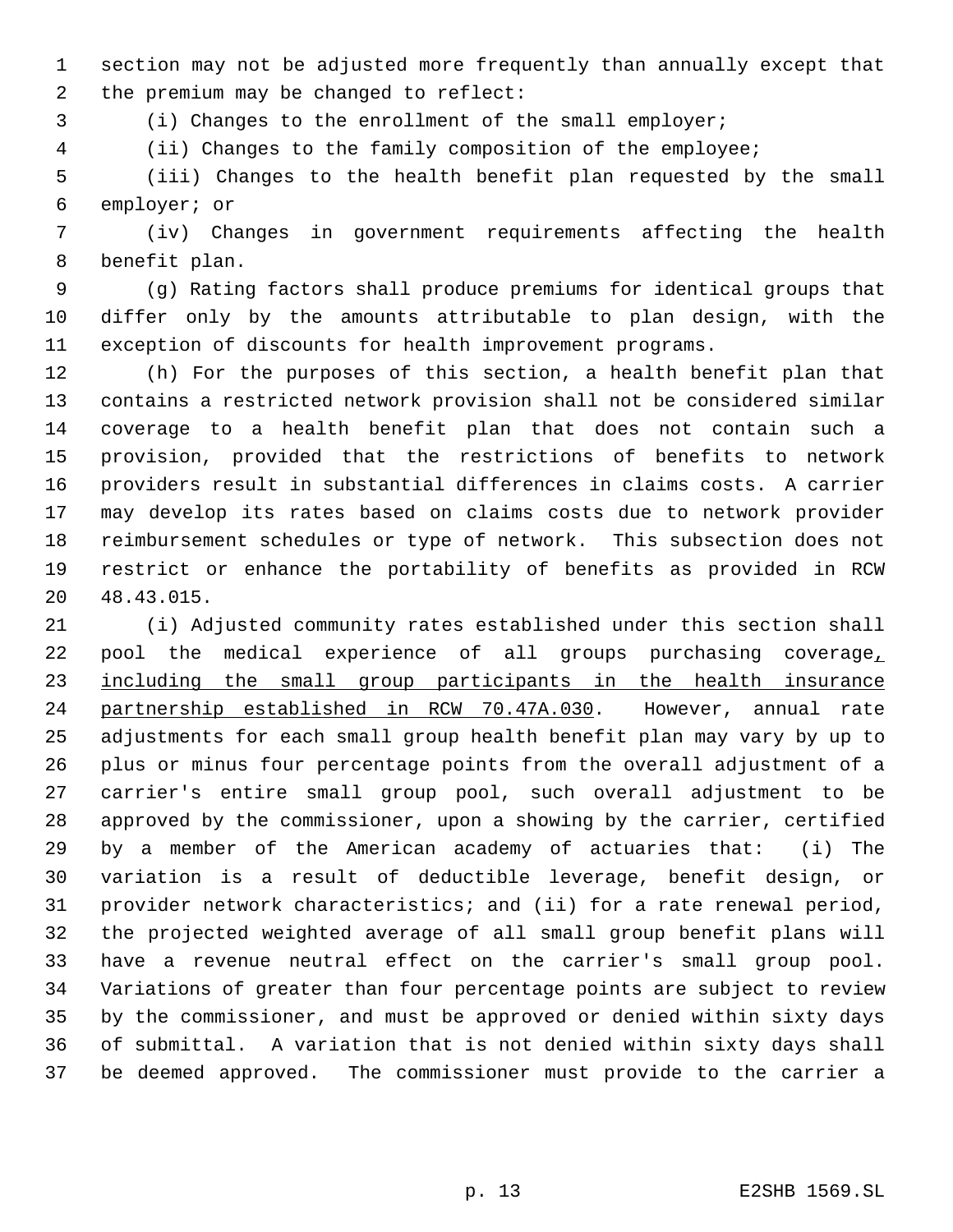detailed actuarial justification for any denial within thirty days of the denial.

 (4) Nothing in this section shall restrict the right of employees to collectively bargain for insurance providing benefits in excess of those provided herein.

 (5)(a) Except as provided in this subsection, requirements used by a contractor in determining whether to provide coverage to a small employer shall be applied uniformly among all small employers applying for coverage or receiving coverage from the carrier.

 (b) A contractor shall not require a minimum participation level greater than:

 (i) One hundred percent of eligible employees working for groups 13 with three or less employees; and

 (ii) Seventy-five percent of eligible employees working for groups with more than three employees.

 (c) In applying minimum participation requirements with respect to a small employer, a small employer shall not consider employees or dependents who have similar existing coverage in determining whether the applicable percentage of participation is met.

 (d) A contractor may not increase any requirement for minimum employee participation or modify any requirement for minimum employer contribution applicable to a small employer at any time after the small employer has been accepted for coverage.

 (6) A contractor must offer coverage to all eligible employees of a small employer and their dependents. A contractor may not offer coverage to only certain individuals or dependents in a small employer group or to only part of the group. A contractor may not modify a health plan with respect to a small employer or any eligible employee or dependent, through riders, endorsements or otherwise, to restrict or exclude coverage or benefits for specific diseases, medical conditions, or services otherwise covered by the plan.

 **Sec. 9.** RCW 48.46.066 and 2004 c 244 s 9 are each amended to read as follows:

 (1)(a) A health maintenance organization offering any health benefit plan to a small employer, either directly or through an association or member-governed group formed specifically for the purpose of purchasing health care, may offer and actively market to the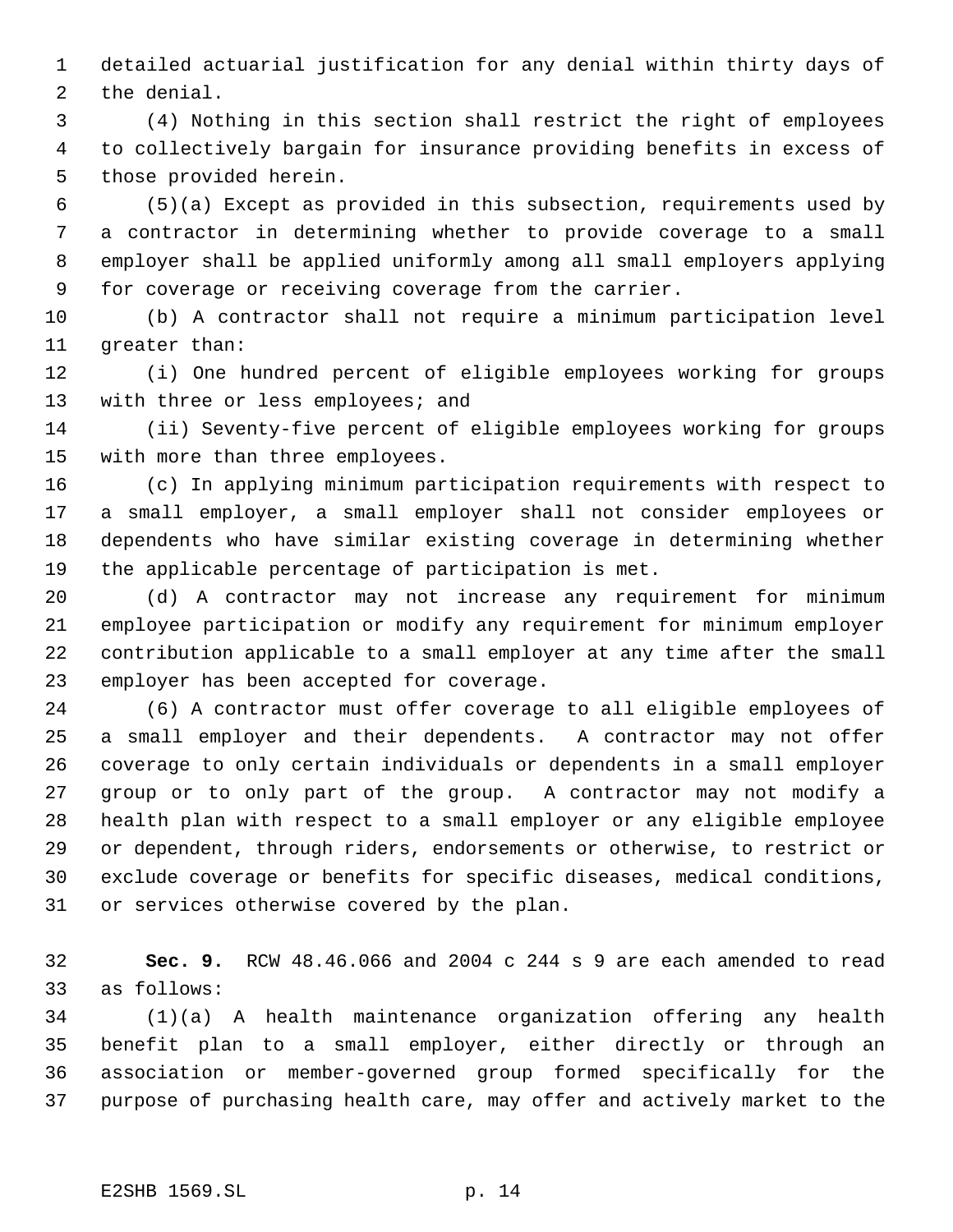small employer a health benefit plan featuring a limited schedule of covered health care services. Nothing in this subsection shall preclude a health maintenance organization from offering, or a small employer from purchasing, other health benefit plans that may have more comprehensive benefits than those included in the product offered under this subsection. A health maintenance organization offering a health benefit plan under this subsection shall clearly disclose all the covered benefits to the small employer in a brochure filed with the commissioner.

 (b) A health benefit plan offered under this subsection shall provide coverage for hospital expenses and services rendered by a physician licensed under chapter 18.57 or 18.71 RCW but is not subject to the requirements of RCW 48.46.275, 48.46.280, 48.46.285, 48.46.290, 48.46.350, 48.46.355, 48.46.375, 48.46.440, 48.46.480, 48.46.510, 48.46.520, and 48.46.530.

 (2) Nothing in this section shall prohibit a health maintenance organization from offering, or a purchaser from seeking, health benefit plans with benefits in excess of the health benefit plan offered under subsection (1) of this section. All forms, policies, and contracts shall be submitted for approval to the commissioner, and the rates of any plan offered under this section shall be reasonable in relation to the benefits thereto.

 (3) Premium rates for health benefit plans for small employers as defined in this section shall be subject to the following provisions:

 (a) The health maintenance organization shall develop its rates based on an adjusted community rate and may only vary the adjusted community rate for:

- (i) Geographic area;
- (ii) Family size;
- (iii) Age; and
- (iv) Wellness activities.

 (b) The adjustment for age in (a)(iii) of this subsection may not use age brackets smaller than five-year increments, which shall begin with age twenty and end with age sixty-five. Employees under the age of twenty shall be treated as those age twenty.

 (c) The health maintenance organization shall be permitted to develop separate rates for individuals age sixty-five or older for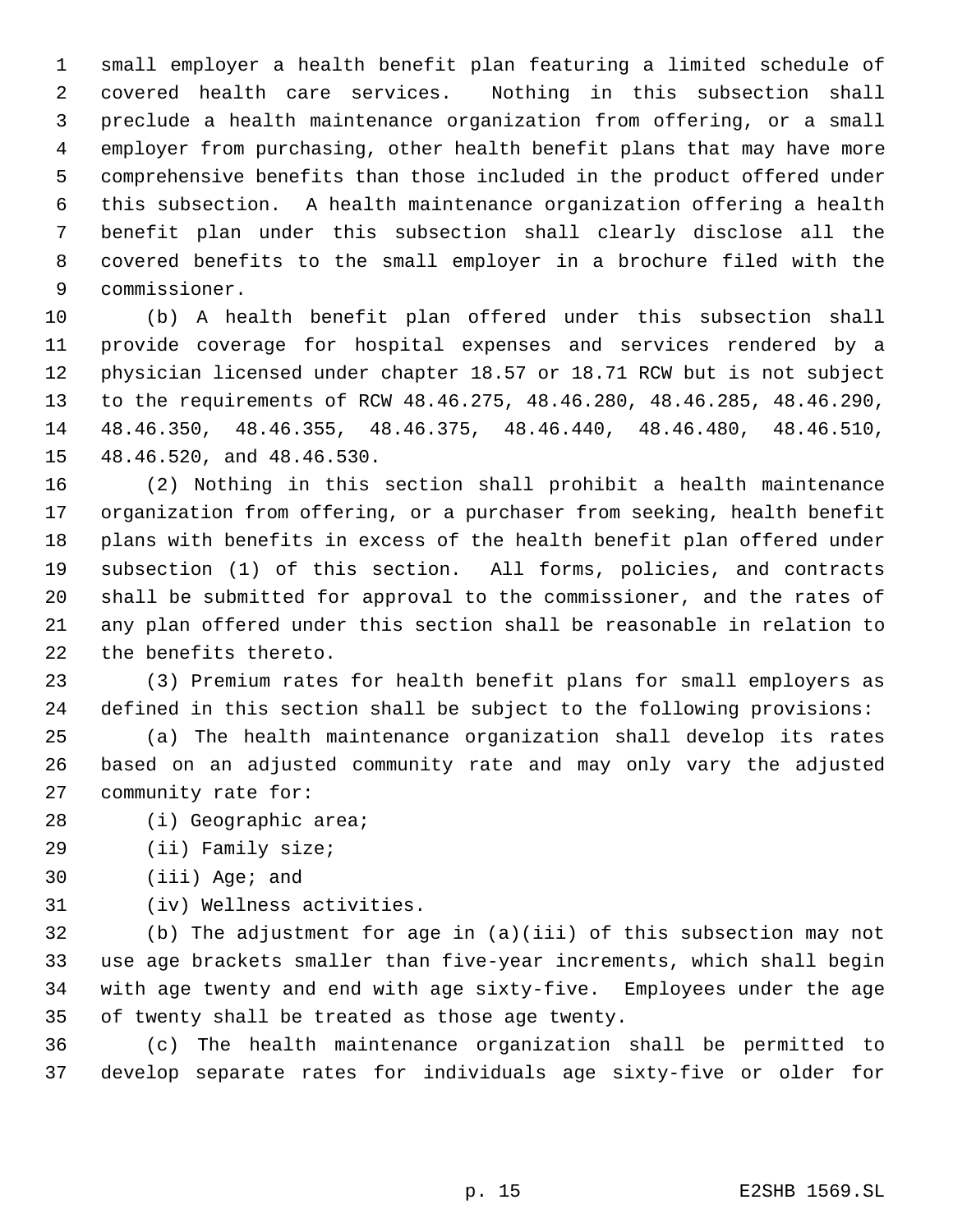coverage for which medicare is the primary payer and coverage for which medicare is not the primary payer. Both rates shall be subject to the requirements of this subsection (3).

 (d) The permitted rates for any age group shall be no more than four hundred twenty-five percent of the lowest rate for all age groups on January 1, 1996, four hundred percent on January 1, 1997, and three hundred seventy-five percent on January 1, 2000, and thereafter.

 (e) A discount for wellness activities shall be permitted to reflect actuarially justified differences in utilization or cost attributed to such programs.

 (f) The rate charged for a health benefit plan offered under this section may not be adjusted more frequently than annually except that the premium may be changed to reflect:

14 (i) Changes to the enrollment of the small employer;

(ii) Changes to the family composition of the employee;

 (iii) Changes to the health benefit plan requested by the small employer; or

 (iv) Changes in government requirements affecting the health benefit plan.

 (g) Rating factors shall produce premiums for identical groups that differ only by the amounts attributable to plan design, with the exception of discounts for health improvement programs.

 (h) For the purposes of this section, a health benefit plan that contains a restricted network provision shall not be considered similar coverage to a health benefit plan that does not contain such a provision, provided that the restrictions of benefits to network providers result in substantial differences in claims costs. A carrier may develop its rates based on claims costs due to network provider reimbursement schedules or type of network. This subsection does not restrict or enhance the portability of benefits as provided in RCW 48.43.015.

 (i) Adjusted community rates established under this section shall pool the medical experience of all groups purchasing coverage, including the small group participants in the health insurance partnership established in RCW 70.47A.030. However, annual rate adjustments for each small group health benefit plan may vary by up to plus or minus four percentage points from the overall adjustment of a carrier's entire small group pool, such overall adjustment to be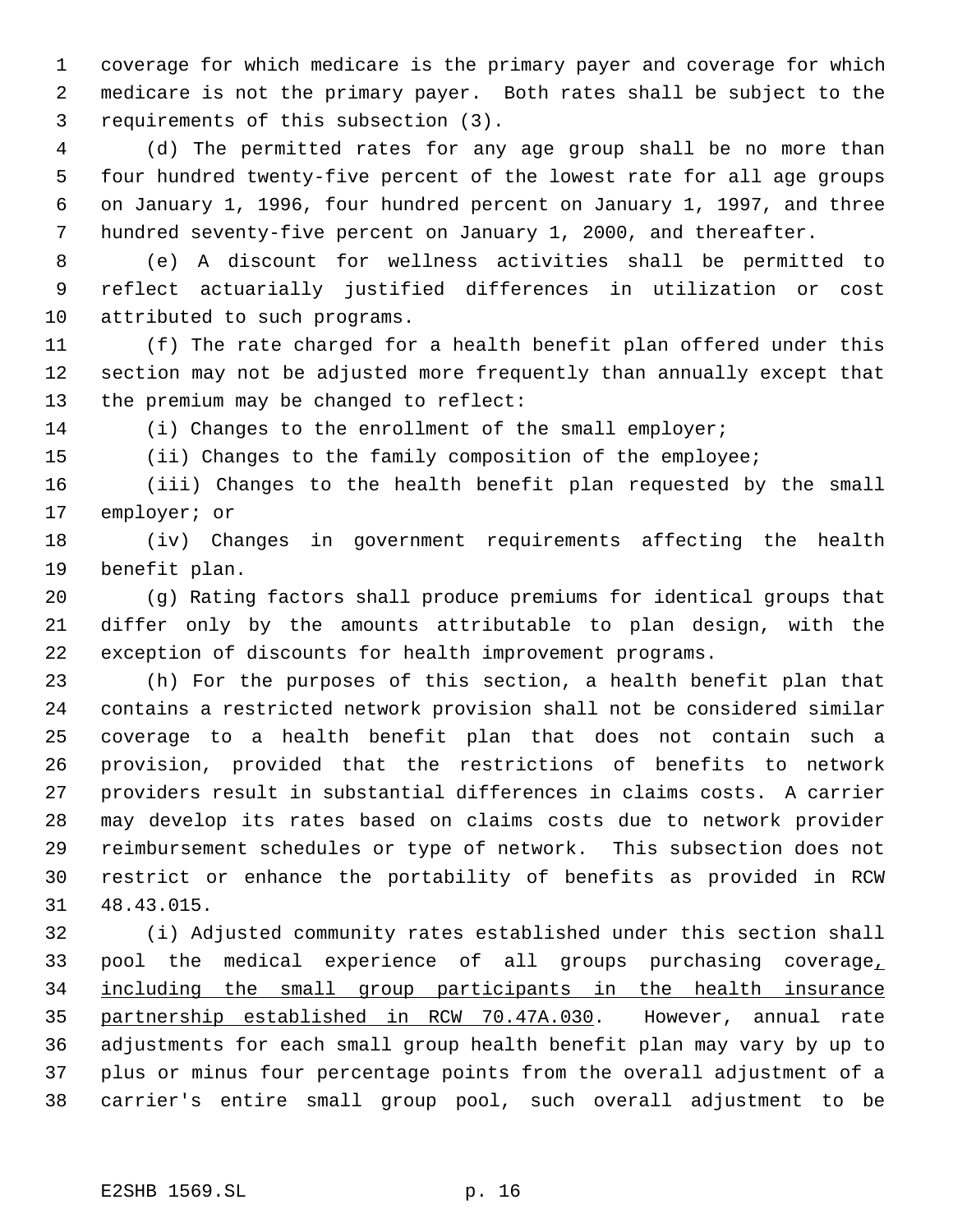approved by the commissioner, upon a showing by the carrier, certified by a member of the American academy of actuaries that: (i) The variation is a result of deductible leverage, benefit design, or provider network characteristics; and (ii) for a rate renewal period, the projected weighted average of all small group benefit plans will have a revenue neutral effect on the carrier's small group pool. Variations of greater than four percentage points are subject to review by the commissioner, and must be approved or denied within sixty days of submittal. A variation that is not denied within sixty days shall be deemed approved. The commissioner must provide to the carrier a detailed actuarial justification for any denial within thirty days of the denial.

 (4) Nothing in this section shall restrict the right of employees to collectively bargain for insurance providing benefits in excess of those provided herein.

 (5)(a) Except as provided in this subsection, requirements used by a health maintenance organization in determining whether to provide coverage to a small employer shall be applied uniformly among all small employers applying for coverage or receiving coverage from the carrier.

 (b) A health maintenance organization shall not require a minimum participation level greater than:

 (i) One hundred percent of eligible employees working for groups 23 with three or less employees; and

 (ii) Seventy-five percent of eligible employees working for groups with more than three employees.

 (c) In applying minimum participation requirements with respect to a small employer, a small employer shall not consider employees or dependents who have similar existing coverage in determining whether the applicable percentage of participation is met.

 (d) A health maintenance organization may not increase any requirement for minimum employee participation or modify any requirement for minimum employer contribution applicable to a small employer at any time after the small employer has been accepted for coverage.

 (6) A health maintenance organization must offer coverage to all eligible employees of a small employer and their dependents. A health maintenance organization may not offer coverage to only certain individuals or dependents in a small employer group or to only part of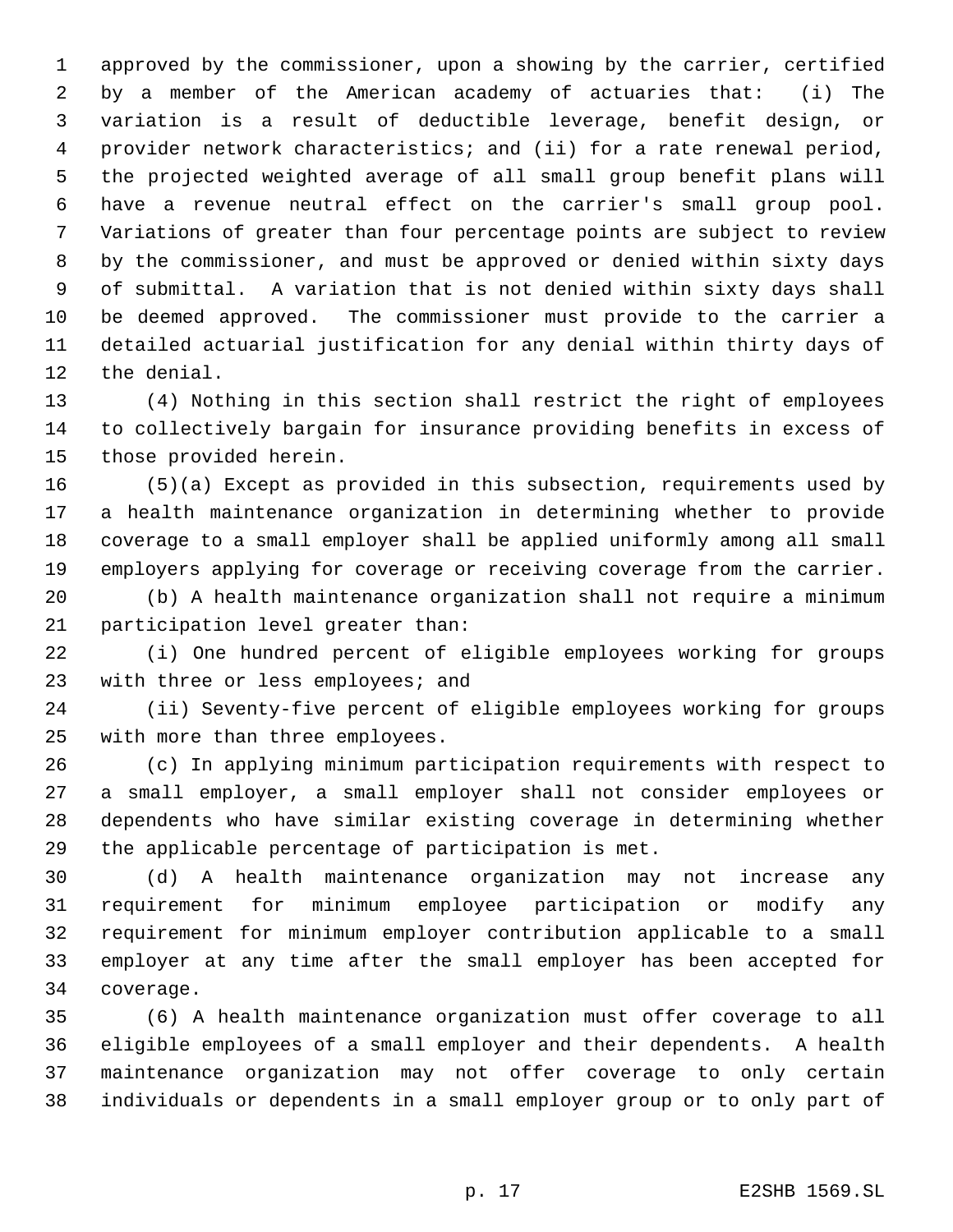the group. A health maintenance organization may not modify a health plan with respect to a small employer or any eligible employee or dependent, through riders, endorsements or otherwise, to restrict or exclude coverage or benefits for specific diseases, medical conditions, or services otherwise covered by the plan.

 NEW SECTION. **Sec. 10.** On or before December 1, 2008, the health insurance partnership board shall submit a preliminary report to the governor and the legislature that includes an implementation plan to incorporate the individual and small group health insurance markets into the partnership program. In preparing the report, the board shall examine at least the following issues:

 (1) The impact of these markets being incorporated into the partnership, with respect to the utilization of services and cost of health plans offered through the partnership;

 (2) The impact of applying small group health benefit plan regulations on access to health services and the cost of coverage for 17 these markets; and

 (3) How the composition of the board should be modified to reflect the incorporation of the individual and small group markets in the partnership.

 NEW SECTION. **Sec. 11.** On or before September 1, 2009, the health insurance partnership board shall submit a report and recommendations to the governor and the legislature regarding:

 (1) The risks and benefits of additional markets participating in the partnership:

(a) The report shall examine the following markets:

(i) Washington state health insurance pool under chapter 48.41 RCW;

(ii) Basic health plan under chapter 70.47 RCW;

 (iii) Public employees' benefits board enrollees under chapter 41.05 RCW;

(iv) Public school employees; and

 (v) Any final recommendations for the individual and small group markets, relevant to the study outlined in section 10 of this act; and (b) The report shall examine at least the following issues:

(i) The impact of these markets participating in the partnership,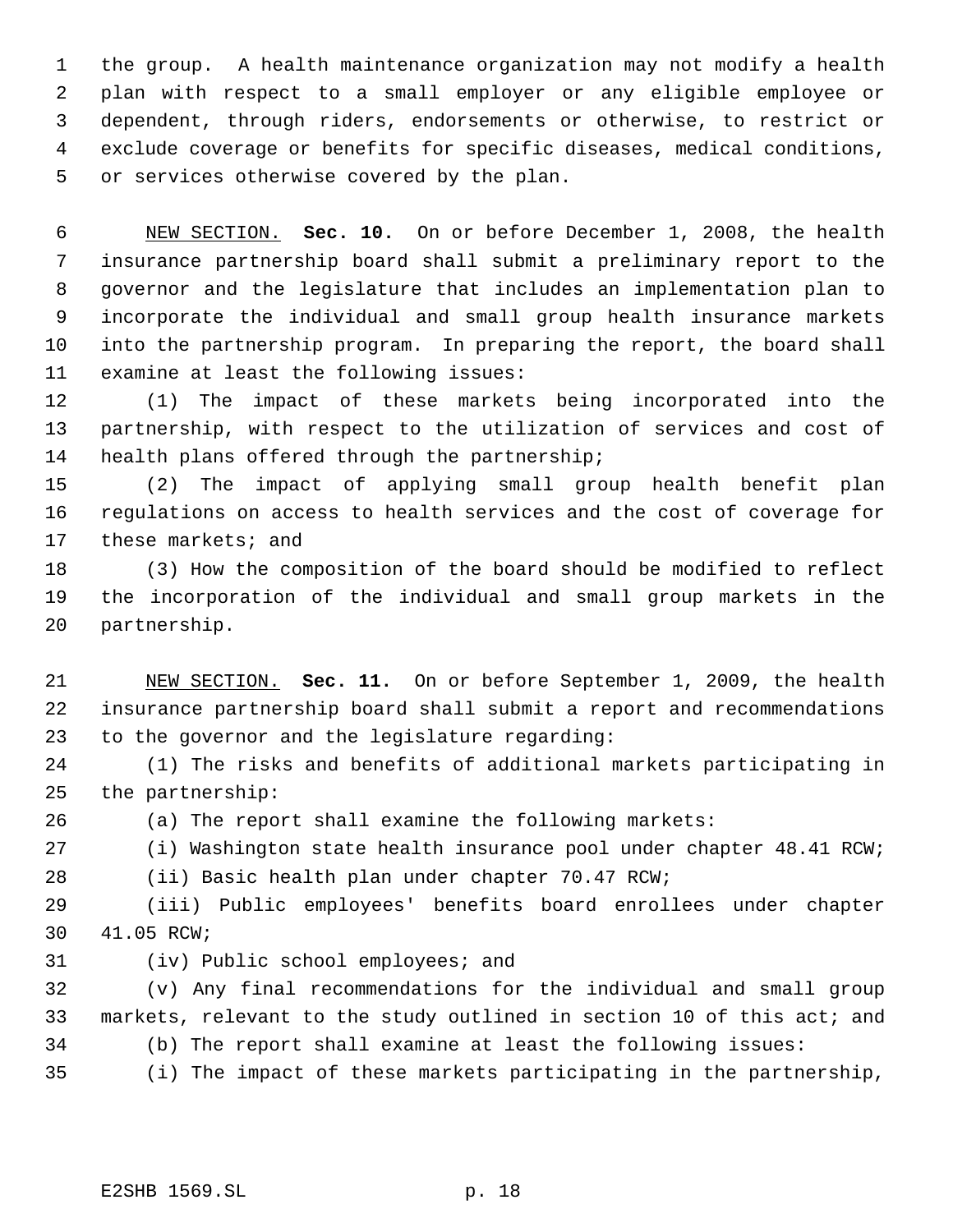with respect to the utilization of services and cost of health plans offered through the partnership;

 (ii) Whether any distinction should be made in participation between active and retired employees enrolled in public employees' benefits board plans, giving consideration to the implicit subsidy that nonmedicare-eligible retirees currently benefit from by being pooled with active employees, and how medicare-eligible retirees would be affected;

 (iii) The impact of applying small group health benefit plan regulations on access to health services and the cost of coverage for these markets; and

 (iv) If the board recommends the inclusion of additional markets, how the composition of the board should be modified to reflect the 14 participation of these markets; and

 (2) The risks and benefits of establishing a requirement that residents of the state of Washington age eighteen and over obtain and maintain affordable creditable coverage, as defined in the federal health insurance portability and accountability act of 1996 (42 U.S.C. Sec. 300gg(c)). The report shall address the question of how a requirement that residents maintain coverage could be enforced in the state of Washington.

 **Sec. 12.** RCW 70.47A.050 and 2006 c 255 s 5 are each amended to read as follows:

24 Enrollment in the ((small employer)) health insurance partnership 25 ((program)) is not an entitlement and shall not result in expenditures that exceed the amount that has been appropriated for the program in the operating budget. If it appears that continued enrollment will result in expenditures exceeding the appropriated level for a particular fiscal year, the administrator may freeze new enrollment in the program and establish a waiting list of eligible employees who shall receive subsidies only when sufficient funds are available.

 **Sec. 13.** RCW 70.47A.060 and 2006 c 255 s 6 are each amended to read as follows:

 The administrator shall adopt all rules necessary for the 35 implementation and operation of the (( $\frac{1}{3}$  employer)) health insurance 36 partnership (( $\frac{1}{P}$ ). As part of the rule development process, the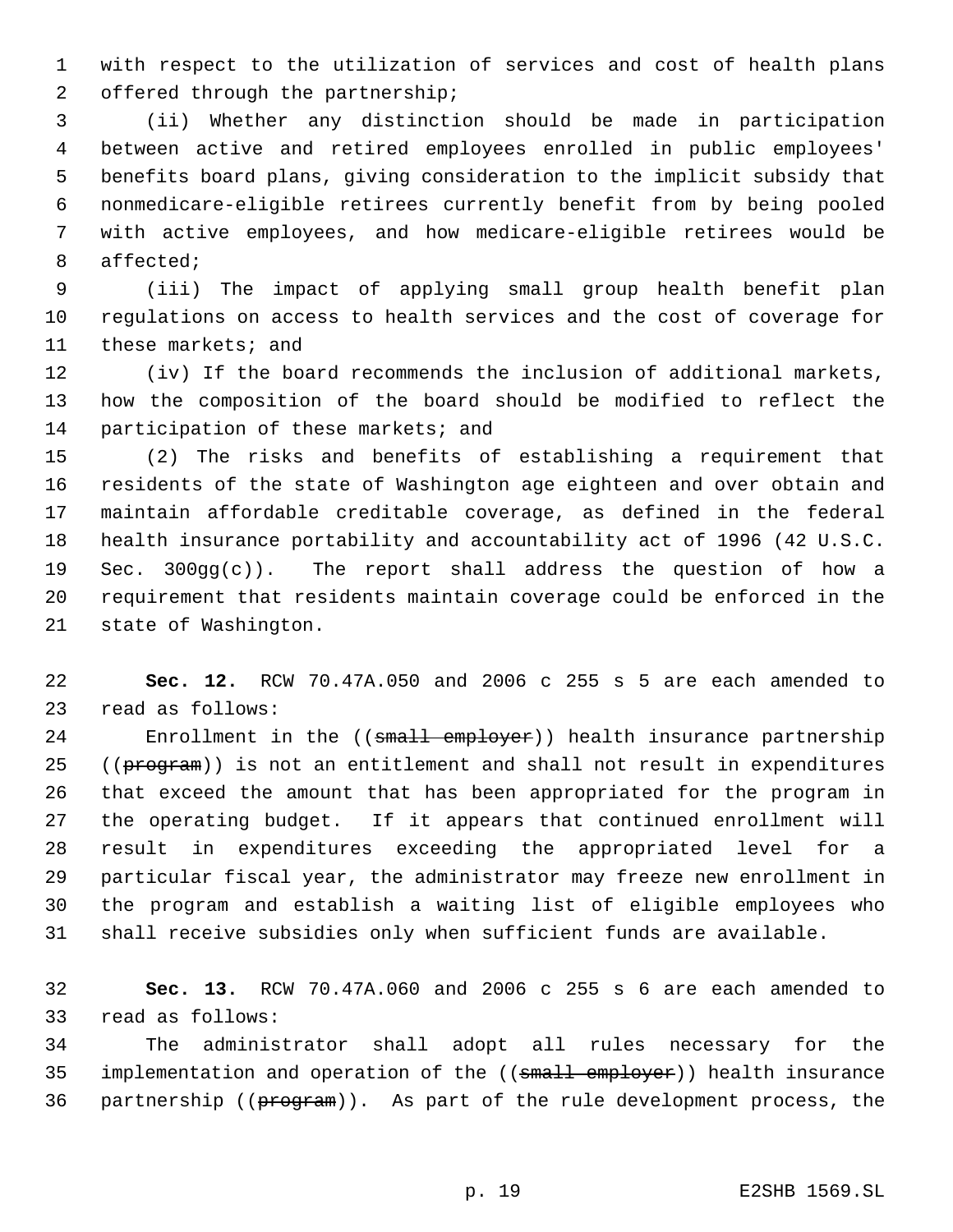administrator shall consult with small employers, carriers, employee organizations, and the office of the insurance commissioner under Title 48 RCW to determine an effective and efficient method for the payment of subsidies under this chapter. All rules shall be adopted in accordance with chapter 34.05 RCW.

 **Sec. 14.** RCW 70.47A.080 and 2006 c 255 s 8 are each amended to read as follows:

8 The ((small employer)) health insurance partnership ((program)) account is hereby established in the custody of the state treasurer. 10 Any nongeneral fund--state funds collected for the ((small employer)) 11 health insurance partnership ((program)) shall be deposited in the 12 ((small employer)) health insurance partnership ((program)) account. Moneys in the account shall be used exclusively for the purposes of 14 administering the ((small employer)) health insurance partnership 15 ((program)), including payments to ((participating managed health care 16 systems)) insurance carriers on behalf of ((small employer)) health insurance partnership enrollees. Only the administrator of the health care authority or his or her designee may authorize expenditures from the account. The account is subject to allotment procedures under chapter 43.88 RCW, but an appropriation is not required for expenditures.

 NEW SECTION. **Sec. 15.** (1) The office of the insurance commissioner shall contract for an independent study of health benefit mandates, rating requirements, and insurance statutes and rules to determine the impact on premiums and individuals' health if those statutes or rules were amended or repealed.

 (2) The office of the insurance commissioner shall submit an interim report to the governor and appropriate committees of the legislature by December 1, 2007, and a final report by December 1, 2008.

NEW SECTION. **Sec. 16.** 2006 c 255 s 10 (uncodified) is repealed.

 *\*NEW SECTION. Sec. 17. Sections 1 through 6 of this act are necessary for the immediate preservation of the public peace, health,*